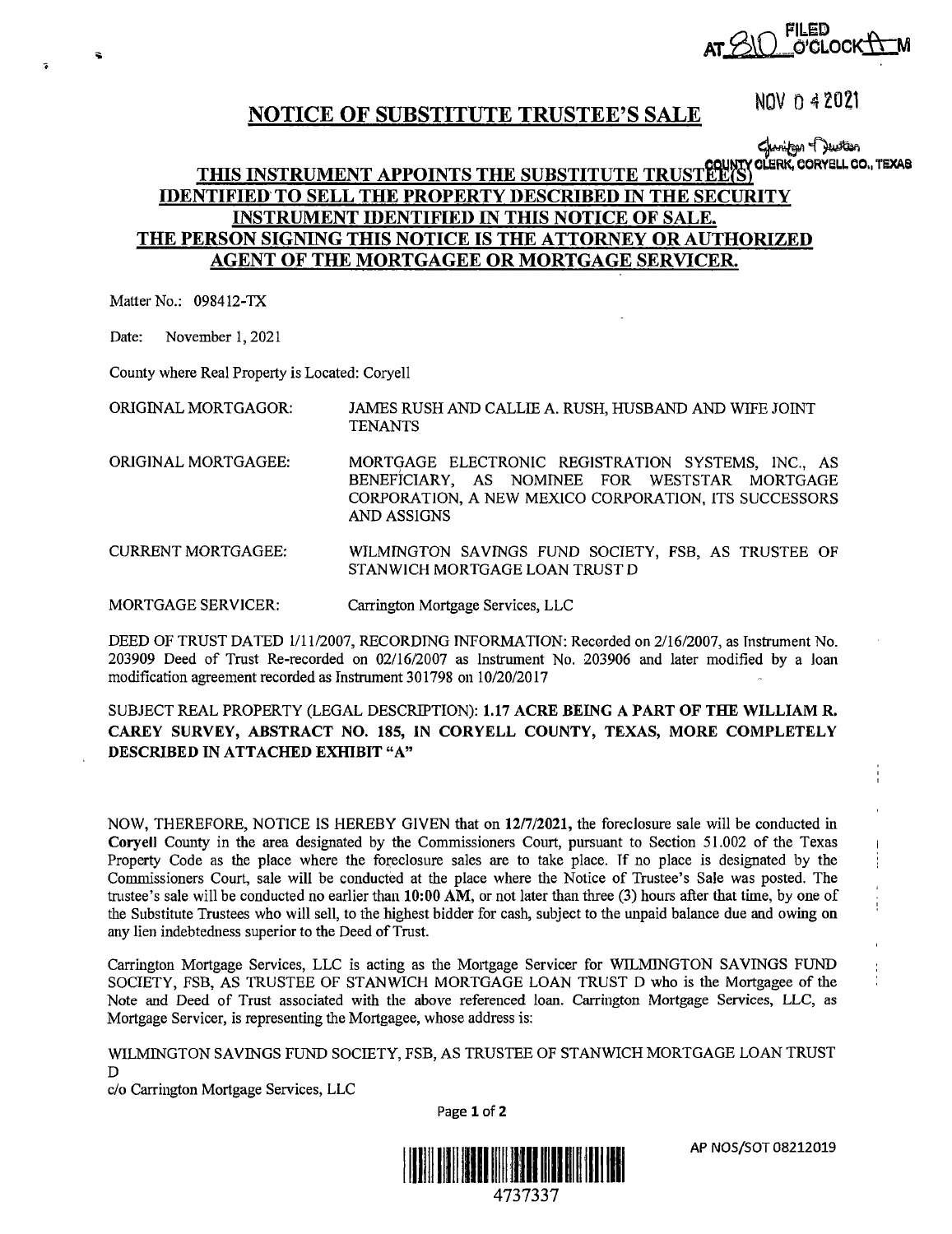1600 South Douglass Road, Suite 200-A Anaheim, California 92806

The Mortgage Servicer is authorized to represent the Mortgagee by virtue of a servicing agreement with the Mortgagee. Pursuant to the Servicing Agreement and Texas Property Code §51.0025, the Mortgage Servicer is authorized to collect the debt and to administer any resulting foreclosure of the property securing the above referenced loan.

WHEREAS, in my capacity as attorney for the Mortgagee and/or Its Mortgage Servicer, and pursuant to Section 51.0076 of the Texas Property Code, I **HEREBY APPOINT AND DESIGNATE TIM LEWIS, BRENDA WIGGS, GUY WIGGS, DONNA STOCKMAN, DAVID STOCKMAN, MICHELLE SCHWARTZ, DENISE BOERNER, KATHY ARRINGTON, JANET PINDER, PAUL A. HOEFKER, ROBERT L. NEGRIN** or either one of them, as Substitute Trustee, to act, either singly or jointly, under and by virtue of said Deed of Tmst and hereby request said Substitute Trustees, or any one of them to sell the property in said Deed of Trust described and as provided therein. The address for the Substitute Trustee as required by Texas Property Code, Section 51.0075(e) is Aldridge Pite, LLP, 701 N. Post Oak Road, Suite 205, Houston, TX 77024, Phone: (713) 293-3618.

**Assert and protect vour rights as a member of the armed forces of the United States.** If **vou are or your spouse is serving on active military duty. including active military duty as a member of the Texas National Guard or the National Guard of another state or as a member of a reserve component of the armed forces** of **the United States. please send written notice of the active duty military service to the sender of this notice immediately.** 

By: Santhouter

Paul A. Hoefker, Attorney Robert L. Negrin, Attorney Aldridge Pite, LLP 701 N. Post Oak Road, Suite 205 Houston, TX 77024

**Return to:**  ALDRIDGE PITE, LLP 4375 JUTLAND DR., SUITE 200 P.O. BOX 17935 SAN DIEGO, CA 92177-0935 FAX#: 619-590-13 85 866-931-0036